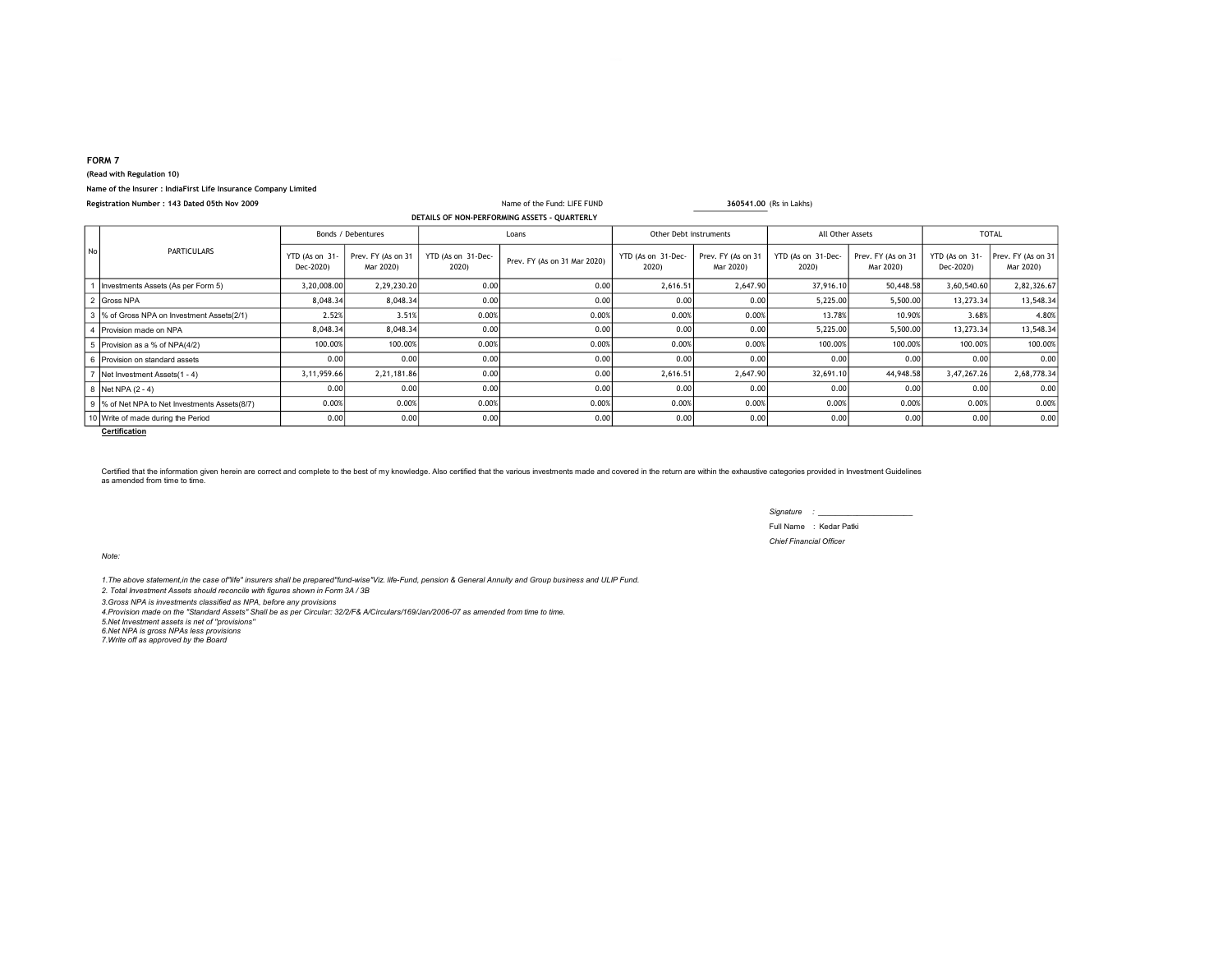## FORM 7 (Read with Regulation 10) Name of the Insurer : IndiaFirst Life Insurance Company Limited

Name of the Fund: PENSION AND GEN ANNUITY BUSI<sub>8</sub>,95,964.00 (Rs in Lakhs) DETAILS OF NON-PERFORMING ASSETS - QUARTERLY

|           |                                               | Bonds / Debentures |                    | Loans              |                              | Other Debt instruments |                    | All Other Assets   |                    | <b>TOTAL</b>   |                    |
|-----------|-----------------------------------------------|--------------------|--------------------|--------------------|------------------------------|------------------------|--------------------|--------------------|--------------------|----------------|--------------------|
| <b>No</b> | <b>PARTICULARS</b>                            | YTD (As on 31-     | Prev. FY (As on 31 | YTD (As on 31-Dec- | Prev. FY (As on 31 Mar 2020) | YTD (As on 31-Dec-     | Prev. FY (As on 31 | YTD (As on 31-Dec- | Prev. FY (As on 31 | YTD (As on 31- | Prev. FY (As on 31 |
|           |                                               | Dec-2020)          | Mar 2020)          | 2020)              |                              | 2020)                  | Mar 2020)          | 2020)              | Mar 2020)          | Dec-2020)      | Mar 2020)          |
|           | Investments Assets (As per Form 5)            | 6,73,820.12        | 7,10,704.66        | 0.00               | 0.001                        | 0.00                   | 0.00               | 22.143.83          | 65.415.88          | 6,95,963.95    | 7,76,120.54        |
|           | 2 Gross NPA                                   | 0.00               | 0.001              | 0.00               | 0.001                        | 0.00                   | 0.00               | 0.00               | 0.001              | 0.00           | 0.00               |
|           | 3 % of Gross NPA on Investment Assets(2/1)    | 0.00%              | 0.00%              | 0.00%              | 0.00%                        | 0.00%                  | 0.00%              | 0.00%              | 0.00%              | 0.00%          | 0.00%              |
|           | 4 Provision made on NPA                       | 0.00               | 0.001              | 0.00               | 0.00                         | 0.00                   | 0.00               | 0.00               | 0.00               | 0.00           | 0.00               |
|           | Provision as a % of NPA(4/2)                  | 0.00%              | 0.00%              | 0.00%              | 0.00%                        | 0.00%                  | 0.00%              | 0.00%              | 0.00%              | 0.00%          | 0.00%              |
|           | l Provision on standard assets                | 0.00               | 0.001              | 0.00               | 0.00                         | 0.00                   | 0.00               | 0.00               | 0.00               | 0.00           | 0.00               |
|           | Net Investment Assets(1 - 4)                  | 6,73,820.12        | 7.10.704.66        | 0.00               | 0.00                         | 0.00                   | 0.00               | 22.143.83          | 65.415.88          | 6.95.963.95    | 7,76,120.54        |
|           | 8 Net NPA (2 - 4)                             | 0.00               | 0.001              | 0.00               | 0.00                         | 0.00                   | 0.00               | 0.00               | 0.001              | 0.00           | 0.00               |
|           | 9 % of Net NPA to Net Investments Assets(8/7) | 0.00%              | 0.00%              | 0.00%              | 0.00%                        | 0.00%                  | 0.00%              | 0.00%              | 0.00%              | 0.00%          | 0.00%              |
|           | 10 Write of made during the Period            | 0.00               | 0.001              | 0.00               | 0.00                         | 0.00                   | 0.00               | 0.00               | 0.00               | 0.00           | 0.00               |

**Certification** 

Certified that the information given herein are correct and complete to the best of my knowledge. Also certified that the various investments made and covered in the return are within the exhaustive categories provided in

Signature : \_\_\_\_\_\_\_\_\_\_\_\_\_\_\_\_\_\_\_\_\_\_ Full Name : Kedar Patki Chief Financial Officer

Note:

1.The above statement,in the case of"life" insurers shall be prepared"fund-wise"Viz. life-Fund, pension & General Annuity and Group business and ULIP Fund.

2. Total Investment Assets should reconcile with figures shown in Form 3A / 3B

3.Gross NPA is investments classified as NPA, before any provisions

4.Provision made on the "Standard Assets" Shall be as per Circular: 32/2/F& A/Circulars/169/Jan/2006-07 as amended from time to time.

5.Net Investment assets is net of ''provisions''

6.Net NPA is gross NPAs less provisions

7.Write off as approved by the Board